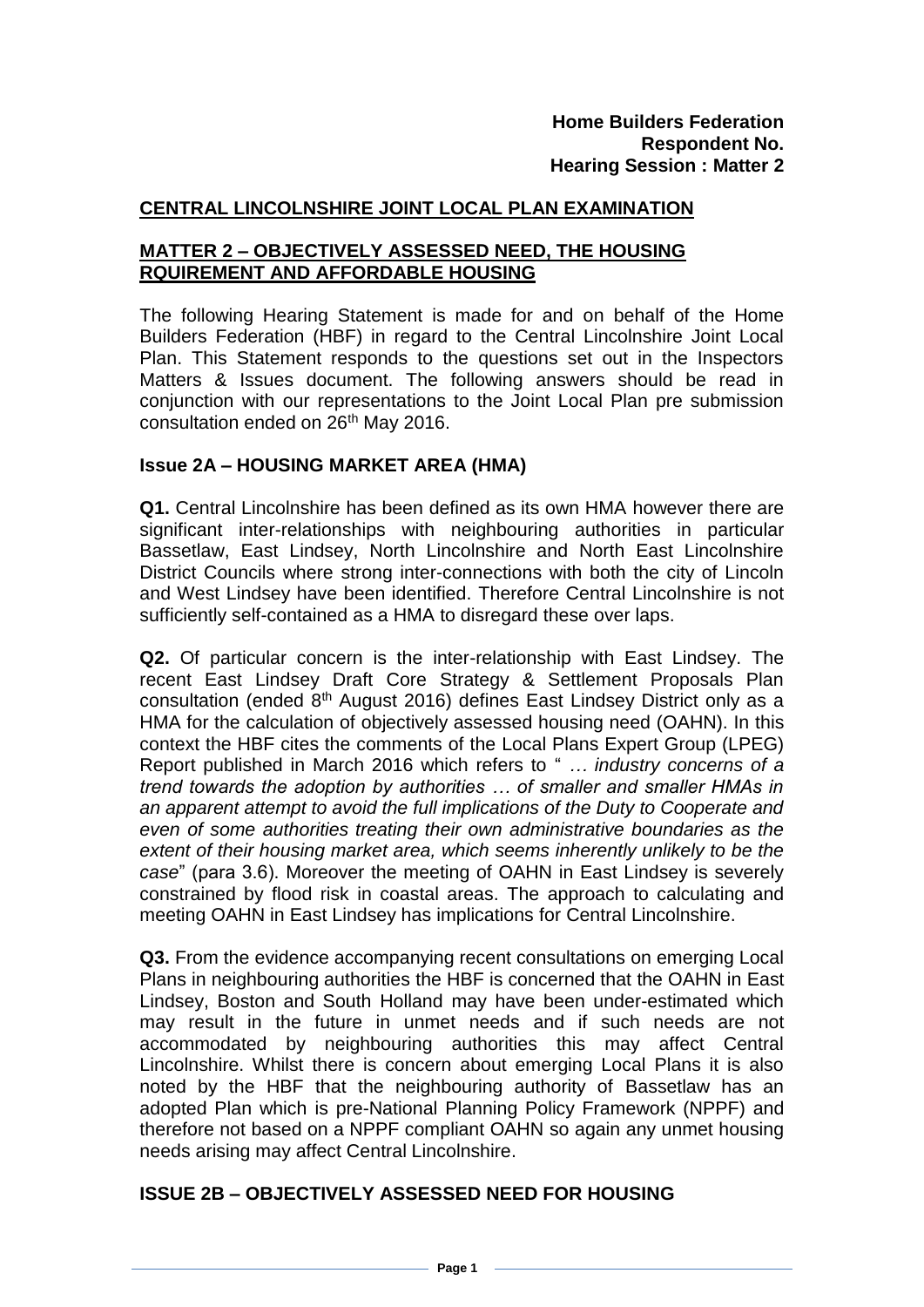**Q4.** As set out in the National Planning Practice Guidance (NPPG) (ID 2a-016-20140306) a re-assessment of OAHN is only necessary if a meaningful change has been identified by the publication of the 2014 based Sub National Household Projections (SNHP). The HBF concur with the Councils that the 2014 SNHP have no material change on the starting point for the calculation of OAHN.

**Q5.** The 2012 Sub National Population Projections (SNPP) are underpinned by net migration over the short-term trend (5 years). This period 2007 – 2012 records a period largely represented by economic recession whereas a longer term 10 year trend covers a period of both economic boom and recession. It is considered that the long-term (10 years) net-migration trend is more representative of demographic change within the HMA and therefore demographic-led housing need is better represented by the 10 year net migration trend as proposed by the Councils. In its recommendations for a standard methodology for the calculation of OAHN the recently published LPEG Report to Government recommends that after sensitivity testing the higher of the 10 year and 5 year migration trend should be used. (Flowchart Step A in Appendix 6 of the LPEG Report) the HBF would concur with this view.

**Q6.** The Councils to answer but the HBF reserve the right to respond to the Councils explanation if necessary.

**Q7.** As set out in the Planning Advisory Service (PAS) Guidance "Objectively Assessed Need & Housing Targets" Technical Advice Note Second Edition dated July 2015 (paras  $6.26 - 6.35$ ) for consistency with the use of the 10 year migration trend in the calculation of OAHN it is reasonable and justifiable for the Councils to account for UPC.

**Q8.** It is agreed that an adjustment to household formation rates (HFR) in younger age groups is appropriate (NPPG ID 2a-017-20140306) because although the 2012 SNHP draw upon long term trends since 1971 the methodology applied means there is a greater reliance upon trends experienced over the last 10 years rather than to those experienced over the longer term. The implication of this bias is that the latest SNHP continue to be affected by suppressed trends in HFR associated with the impacts of the economic downturn, constrained mortgage finance, past housing undersupply and the preceding period of increasing unaffordability which particularly affected younger households. There is also evidence to show that HFR for these groups are likely to recover as the economy improves (Town & Country Planning Tomorrow Series Paper 16, *"New estimates of housing demand and need in England, 2001 to 2031"* by Alan Holman).

**Q9.** However the use of the HFR adjustment as a mechanism to respond to market signals in order to improve affordability is inappropriate and the impact is considered to only account for demographic change and not worsening market signals. It is noted that the Inspector's conclusions on the Arun Local Plan confirmed that a HFR adjustment should be considered independently of a market signals adjustment stating *"The Hearn report's upward adjustment of*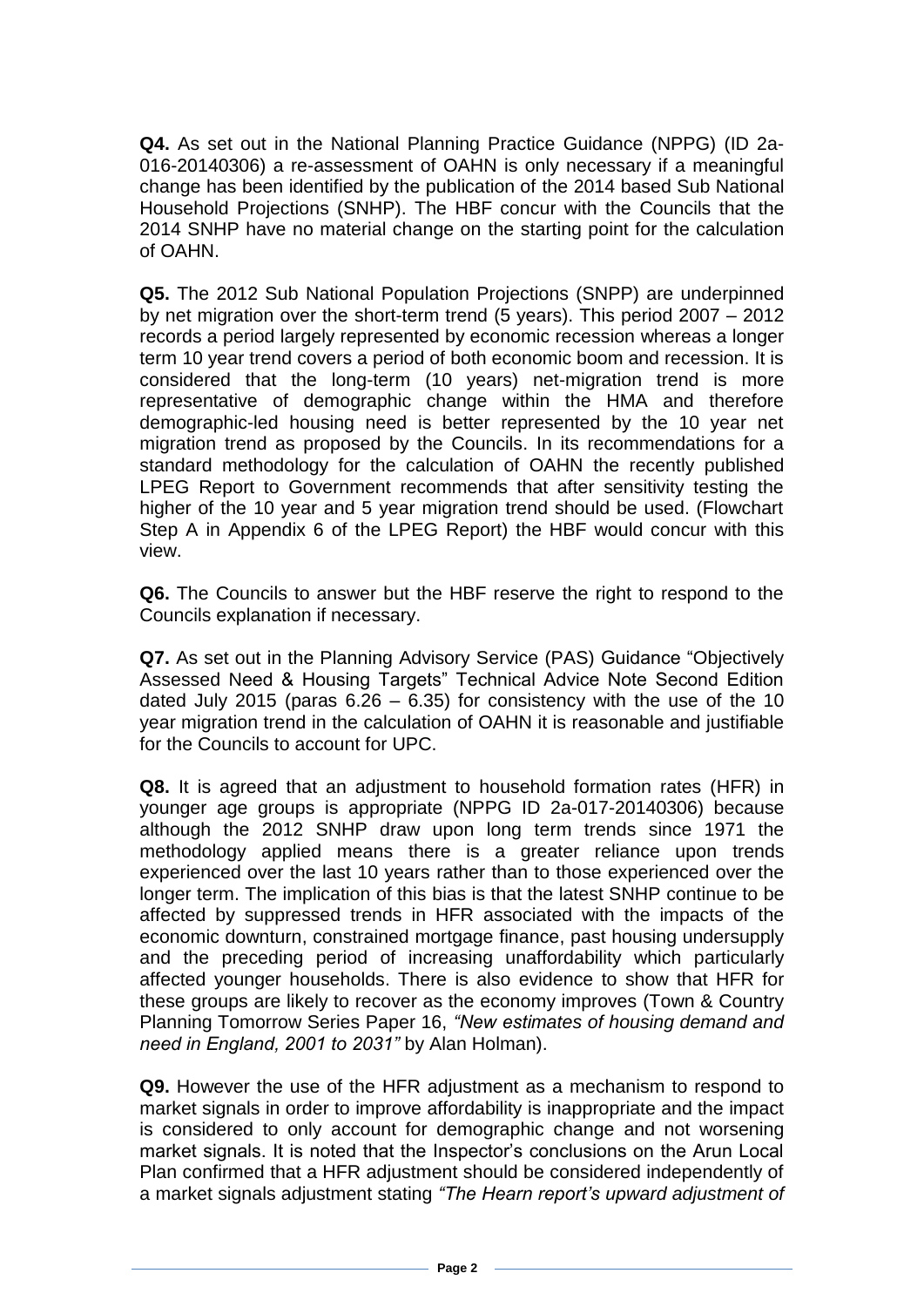*26-28dpa (rounded to 25pa) should be added to the 820pa to assist an*  increase in household formation for the key 25-34 age group, mainly as a *demographic adjustment"* (para 1.28 of Arun Local Plan: Inspector's OAN Conclusions dated 2nd February 2016). This is also the approach recommended in the LPEG Report for a standard methodology for OAHN whereby adjustments to HFR in younger age groups and for worsening market signals are separate and both are required (Flowchart Steps A & B in Appendix 6 of LPEG Report). Indeed the adjustment to HFR in younger age groups (25 – 44 years old) is proposed at the beginning of the assessment in the same way as any 10 year migration adjustment in order to establish the demographic starting point before any further uplifts to support economic growth and / or worsening market signals are applied.

**Q10.** The NPPG confirms that worsening trends in market signals should be considered which may necessitate an upward adjustment above demographic projections (ID 2a-018-20140306 & 2a-019-20140306). The NPPG is explicit in stating that a worsening trend in any one of the market signal indicators will require an upward adjustment to planned housing numbers (ID : 2a-020- 20140306). In the Central Lincolnshire there is evidence of worsening market signals, for example, the most recent Office National Statistics (ONS) House Price Index data shows house price increases across Central Lincolnshire (see Table below) with the most acute increase in North Kesteven which is above the average for both Lincolnshire and England. Since incomes have not risen proportionally with house prices increases the consequence is worsening affordability.

|                     | Average house<br>price (July 2016) | Average house<br>price (July 2015) | % increase |
|---------------------|------------------------------------|------------------------------------|------------|
| Lincoln             | £141,383                           | £134,625                           | 5%         |
| North Kesteven      | £187,453                           | £170,758                           | 9.8%       |
| <b>West Lindsey</b> | £155,043                           | £146,548                           | 5.8%       |
| Lincolnshire        | £164,983                           | £156,398                           | 5.5%       |
| England             | £232,885                           | £213,518                           | 9.1%       |

Source : ONS UK House Price Index England July 2016

Therefore whilst the HFR adjustment of only 3% is adequate as a demographic uplift it is inadequate as a market signal adjustment. In comparison the Eastleigh Local Plan Inspector's Preliminary Conclusions on Housing Need a 10% uplift was proposed as a cautious approach to modest pressures on market signals whilst the Uttlesford Local Plan Inspector's Conclusions found an overall increase of 10% was appropriate to achieve the objective of improving affordability. Alternatively the LPEG Report recommends an uplift of up to 25% dependant on house price and rental affordability ratios (see text in Appendix 6 of LPEG Report).

**Q11.** The Oxford Economics Forecast provides no more robust set of data than the Experian Economic Forecast. The Councils use of the Oxford Economics Forecast as its baseline is not justified.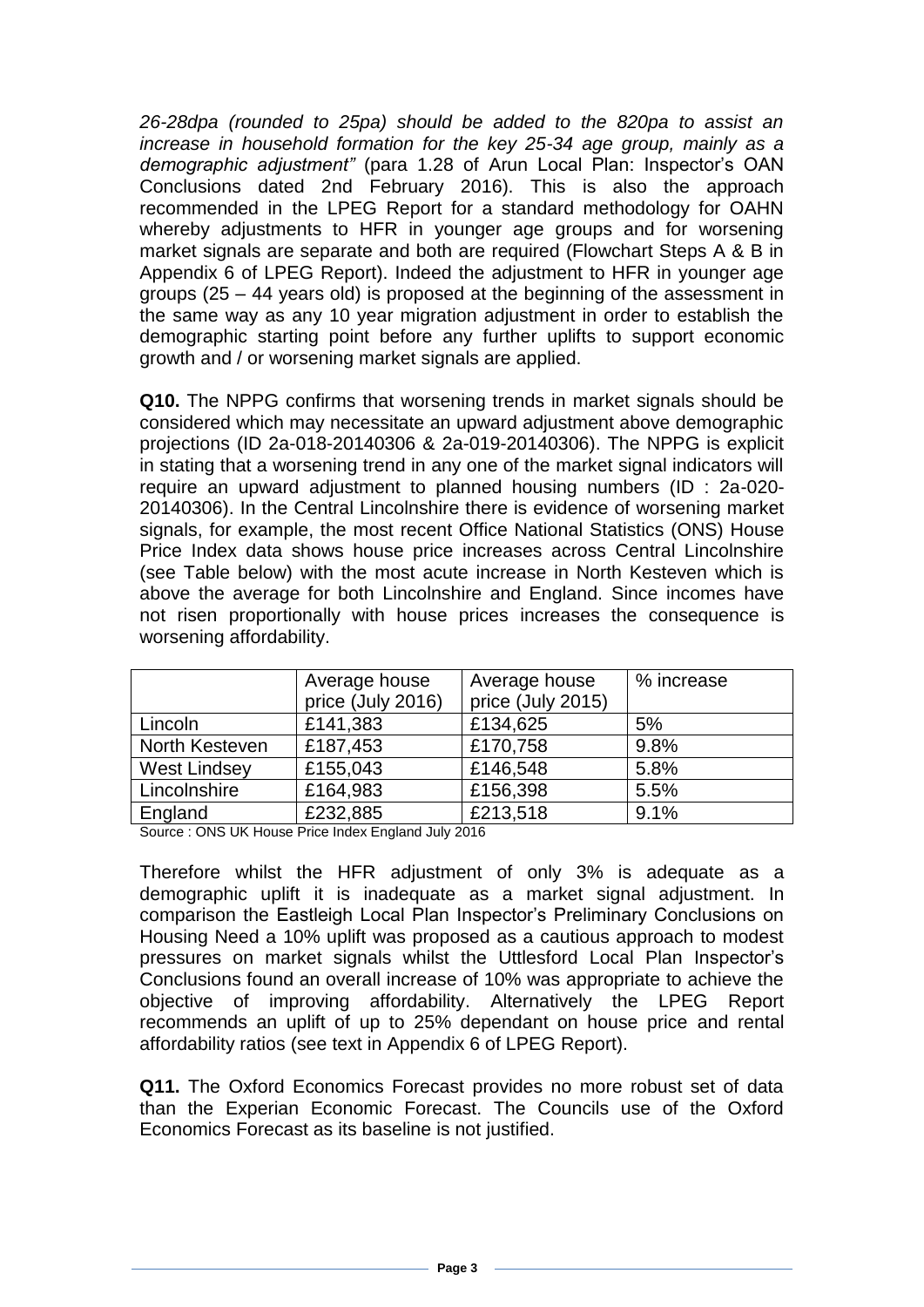**Q12.** The supply of housing land will not be sufficient to ensure that there are enough workers in relation to the amount of allocated employment land because the housing and economic strategies are not properly aligned.

**Q13.** If employment land development and job creation are higher than baseline forecasts there will be a need for more housing sites.

**Q14.** Yes there should be a review mechanism in the Joint Local Plan to monitor job growth against forecasts.

**Q15.** No comment from the HBF.

# **ISSUE 2C – HOUSING REQUIREMENT**

**Q16.** The choice of the lower end of the identified OAHN range illustrates the mismatch between an ambitious economic growth strategy and only a modest boost to housing supply. The HBF consider that it is inappropriate to opt for the lower end of a range of OAHN figures. The Inspectors examining the North Somerset and the Brighton & Hove Local Plans found that if a range is identified the most appropriate figure to use is the upper end of the range. The North Somerset Local Plan Inspector concluded that "*the selection of the bottom end of the range was not in the spirit of positive planning and the national objective to boost significantly supply*" whilst the Brighton & Hove Local Plan Inspector confirmed "*the Framework's requirement that a LPA should assess their full housing needs … my view is that the Plan should indicate that the full OAHN is at the higher end of the range*".

**Q17.** No the housing requirement does not reflect the "positive growth" vision of the Joint Local Plan.

**Q18.** The housing requirement should be expressed as a minimum.

**Q19.** The demolition of existing housing stock and other changes of use are housing supply matters which should not be taken into account in the expression of the housing requirement figure.

**Q20.** As set out in answer to Q3 the HBF believe that the OAHN in neighbouring authorities have been under-estimated therefore housing requirements in existing and emerging Local Plans may not meet housing needs resulting in unmet needs in the future. As set out in the recent LPEG Report in the circumstances of differences between OAHN and housing requirements the lack of objections or formal requests from neighbouring authorities does not demonstrate that there is no unmet need to be addressed. Therefore the Councils should carefully consider if there are any possible implications for the Joint Local Plan.

# **ISSUE 2D – AFFORDABLE HOUSING**

**Q21.** The affordable housing need is identified as 17,400 dwellings.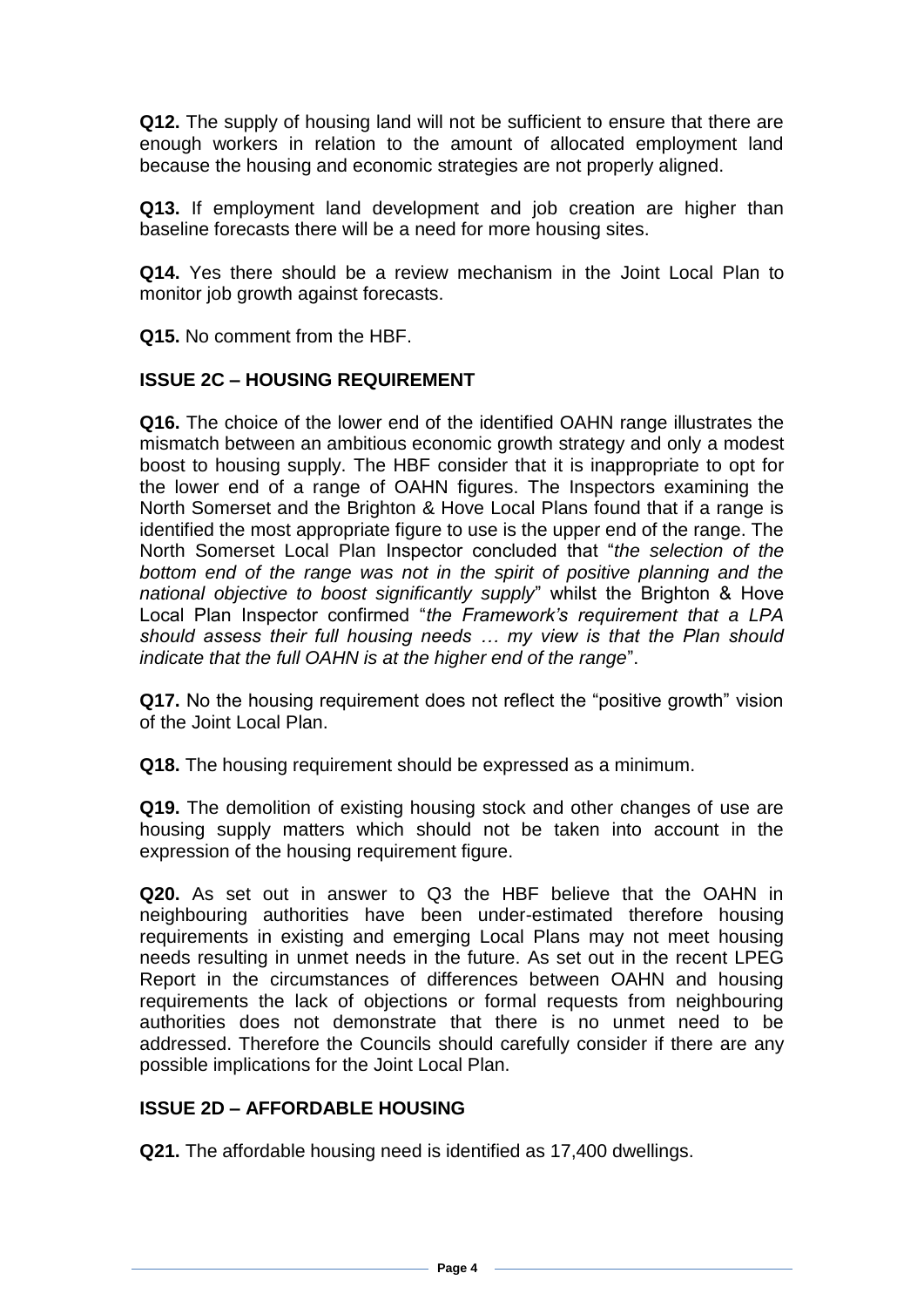**Q22.** The Councils to answer but the HBF reserve the right to reply to the Councils response. However if further shortfalls in affordable housing delivery have occurred since the original assessment of affordable housing needs then the Councils should confirm that this shortfall will be addressed.

**Q23.** MM/SC/3 is necessary to be consistent with national policy.

**Q24.** Policy LP11 will not deliver the vision of the Joint Local Plan "to meet the housing needs of all".

**Q25.** It is contended that insufficient consideration to increasing housing supply to help support delivery of affordable housing was undertaken. As set out in the NPPG an increase in the total housing included in a Local Plan should be considered where it could help to deliver the required number of affordable homes (ID : 2a-029-20140306). In Central Lincolnshire there will be a significant difference between affordable housing needs and provision due to viability constraints. By way of comparison it is known that unlike Central Lincolnshire Joint Local Plan other Plans have included significant uplifts to meet affordable housing needs, for example, in Canterbury there is an uplift of 30% (paragraphs 20, 25 & 26 Canterbury Local Plan Inspectors Note on main outcomes of Stage 1 Hearings dated 7 August 2015) and in Bath & North East Somerset there is an increase of 44% (paragraphs 77 & 78 BANES Core Strategy Final report 24 June 2014). Most recently the Gloucester, Cheltenham & Tewkesbury Joint Core Strategy Inspector's Interim Conclusions propose a 5% uplift to help deliver affordable housing needs. The Forest of Dean Inspector is also suggesting a 10% uplift in his Interim Findings "*to seek to deliver all of the identified affordable housing need as a proportion of market housing would result in unrealistic and undeliverable allocations. But it does not necessarily follow that some increased provision could not be achieved …I consider that an uplift of 10%, which has been found reasonable in other plan examinations, would be more appropriate here*" (para 63). The LPEG Report recommends significant uplifts to meet OAHN for affordable housing (Flowchart Steps C & D in Appendix 6 of th LPEG Report) too.

**Q26.** The HBF is concerned that there are inconsistencies in the Councils viability evidence which do not justify the proposed affordable housing provision requirements in Policy LP11. The Councils proposals set out in the Draft Community Infrastructure Levy (CIL) Charging Schedule consultation (ended on 16th June 2016) are not calculated on an Affordable Housing Policy compliant basis. The Council's proposed CIL charge of £20 per square metre in Lincoln and £15 per square metre elsewhere are only viable at 20% affordable housing provision in Lincoln and 15% elsewhere which are below the affordable housing provision requirements for all development sites other than Sustainable Urban Extensions (SUEs). On implementation the CIL charge is a non-negotiable mandatory payment and its introduction based on a non-compliant affordable housing policy calculation will render non-SUE development schemes unviable resulting in numerous negotiations between developers and the Councils. The "*CIL – Getting It Right*" publication by Savills sponsored by HBF dated January 2014 emphasised the three way trade-off between the costs of CIL, S106 funding for infrastructure and